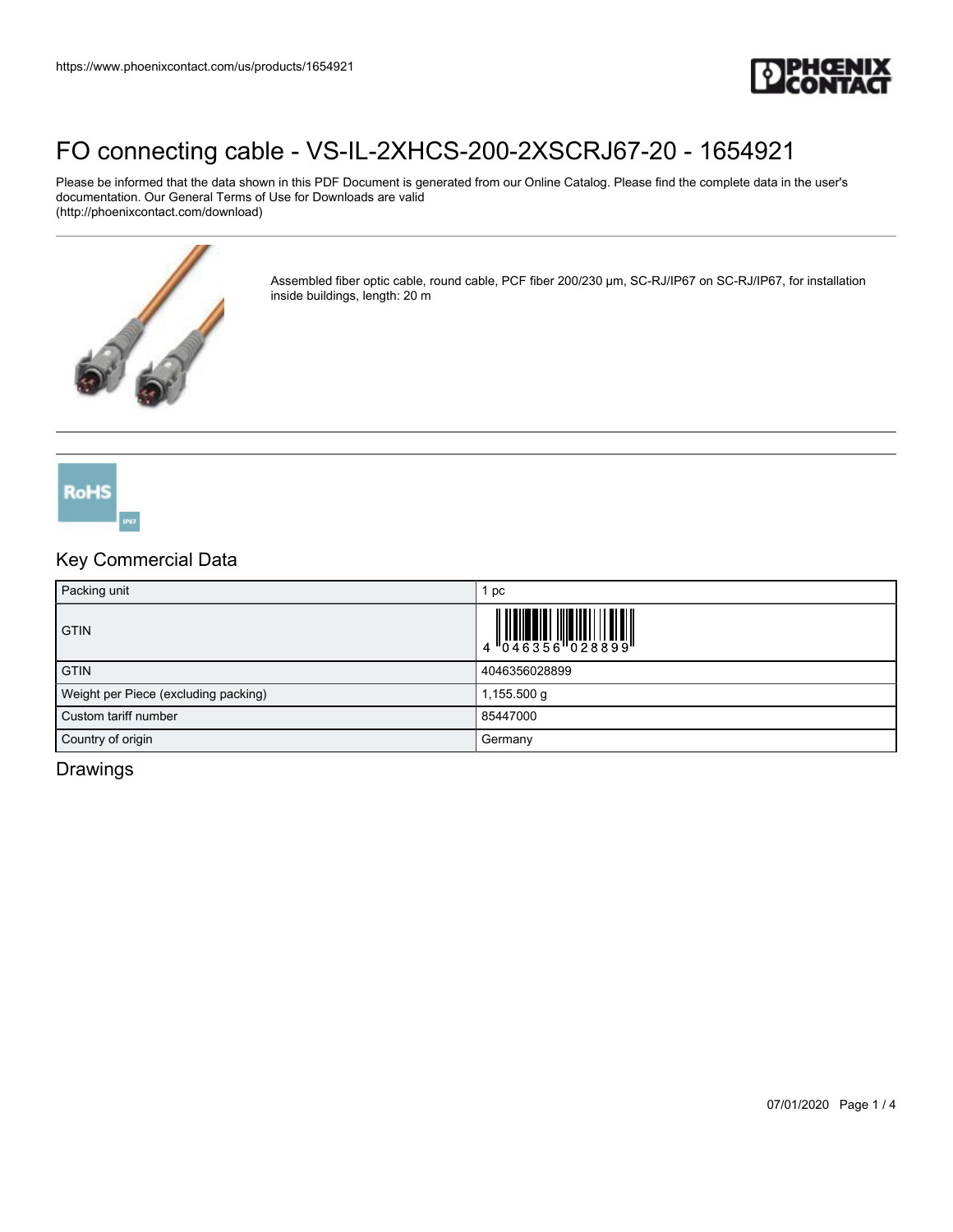



SC-RJ connector, PCF, IP67

Dimensional drawing

![](_page_1_Figure_6.jpeg)

SC-RJ connector, PCF, IP67

#### **Classifications**

eCl@ss

| eCl@ss 10.0.1 | 27061003 |
|---------------|----------|
| eCl@ss 4.0    | 27061000 |
| eCl@ss 4.1    | 27061000 |
| eCl@ss 5.0    | 27061000 |

07/01/2020 Page 2 / 4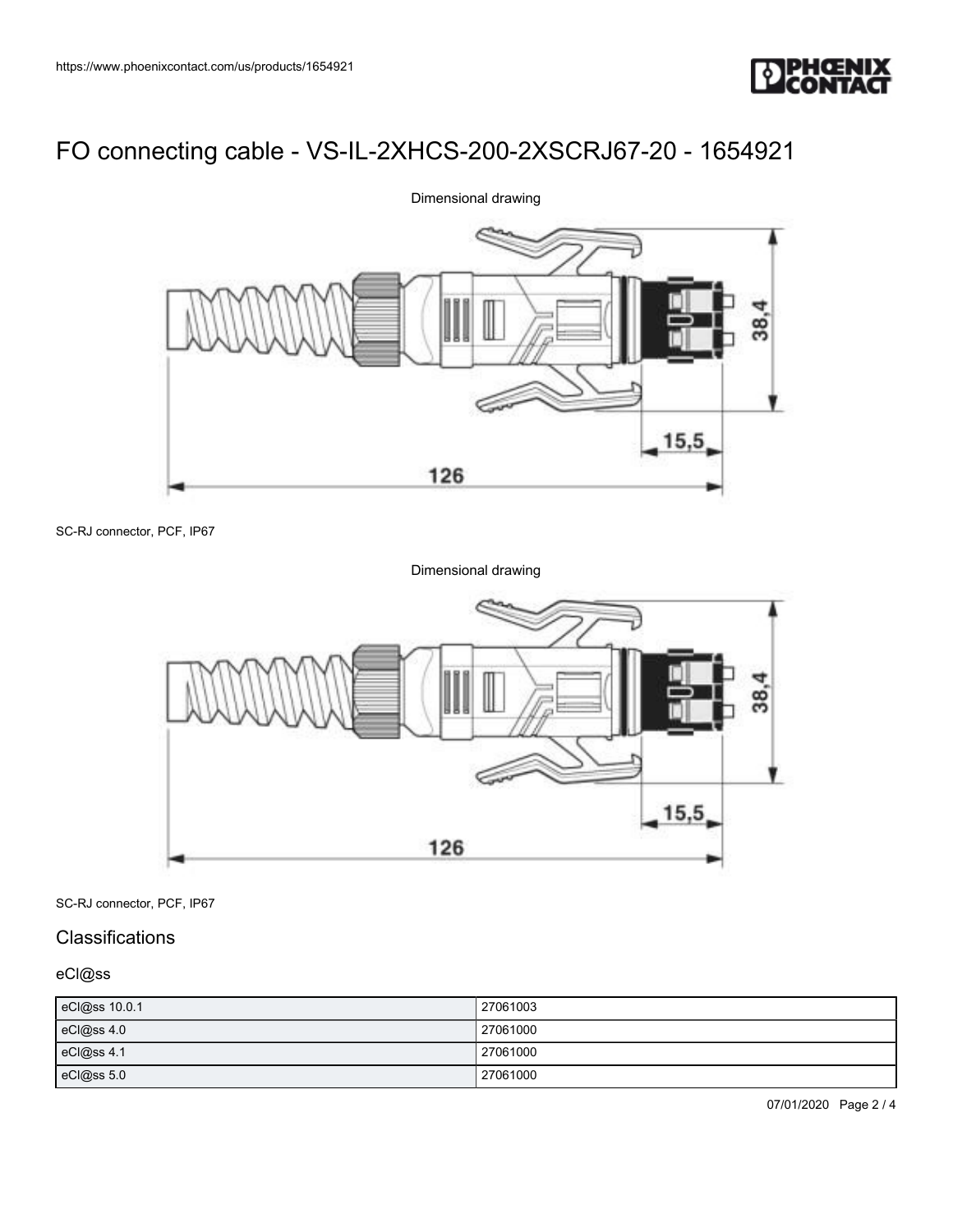![](_page_2_Picture_1.jpeg)

## **Classifications**

#### eCl@ss

| eCl@ss 5.1 | 27061000 |
|------------|----------|
| eCl@ss 6.0 | 27061000 |
| eCl@ss 7.0 | 27061003 |
| eCl@ss 8.0 | 27061003 |
| eCl@ss 9.0 | 27061003 |

#### ETIM

| <b>ETIM 2.0</b> | EC000764 |
|-----------------|----------|
| <b>ETIM 3.0</b> | EC001263 |
| <b>ETIM 4.0</b> | EC001263 |
| <b>ETIM 5.0</b> | EC001263 |
| ETIM 6.0        | EC001263 |
| <b>ETIM 7.0</b> | EC001263 |

### UNSPSC

| UNSPSC 6.01          | 31261501 |
|----------------------|----------|
| <b>UNSPSC 7.0901</b> | 31261501 |
| UNSPSC 11            | 31261501 |
| <b>UNSPSC 12.01</b>  | 31261501 |
| <b>UNSPSC 13.2</b>   | 26121607 |
| UNSPSC 18.0          | 26121607 |
| UNSPSC 19.0          | 26121607 |
| <b>UNSPSC 20.0</b>   | 26121607 |
| <b>UNSPSC 21.0</b>   | 26121607 |

### Approvals

Approvals

Approvals

EAC

#### Ex Approvals

Approval details